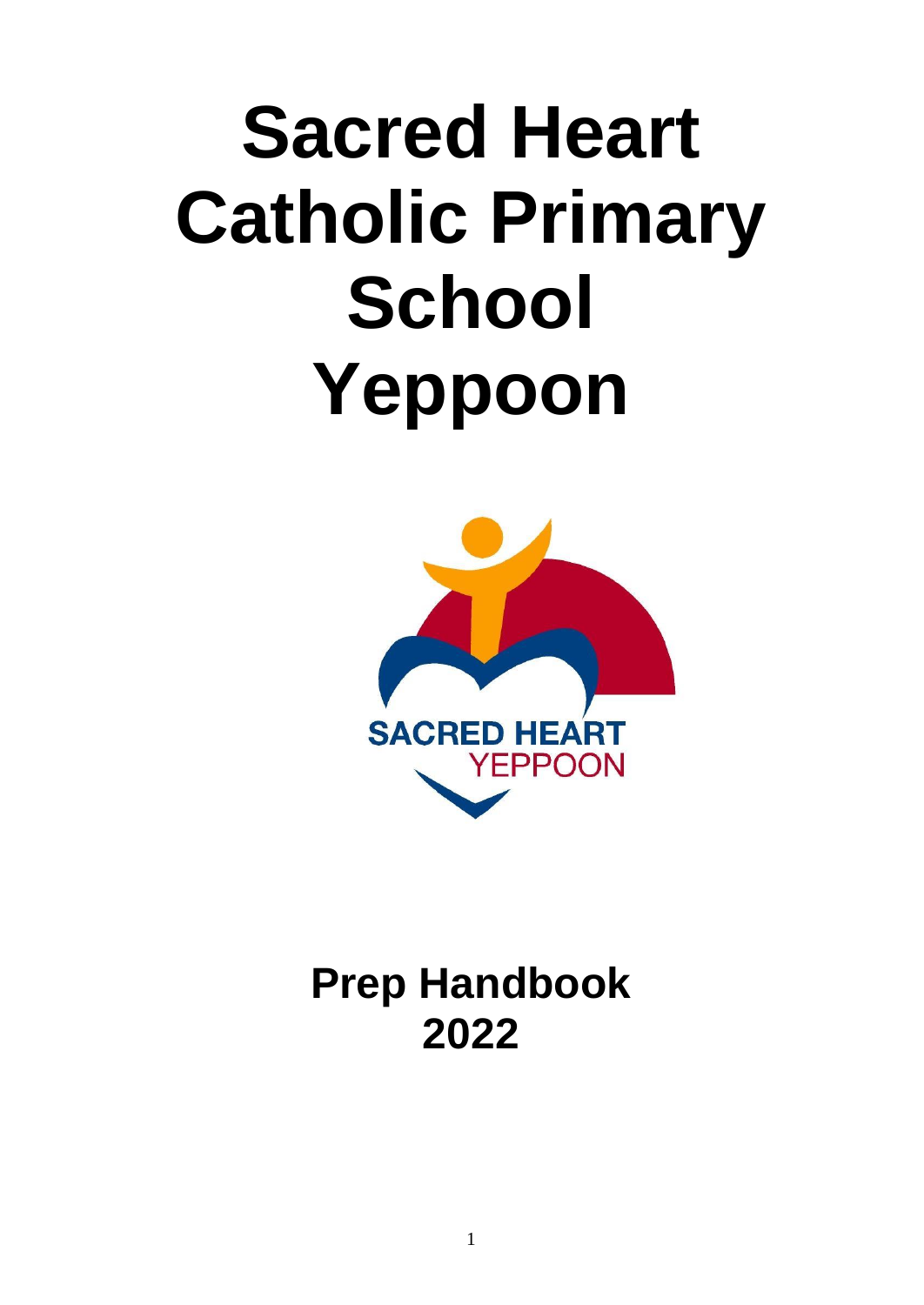# **SACRED HEART CATHOLIC PRIMARY SCHOOL 14 Barracuda Crescent, Yeppoon**

# **PO Box 241, Yeppoon**

# **Telephone: 49 336288 Facsimile: 49 336470**

**Email: [shy@rok.catholic.edu.au](mailto:shy@rok.catholic.edu.au)**

**Website: [www.shyrok.catholic.edu.au](http://www.shyrok.catholic.edu.au/)**

**Principal: Mrs Max Martin Assistant Principal Religious Education: Mrs Melissa Collins Assistant Principal Curriculum: Mrs Lisa List**

**Finance Officer:** Mrs Stacey Todman **School Secretary: Mrs Melinda Murphy**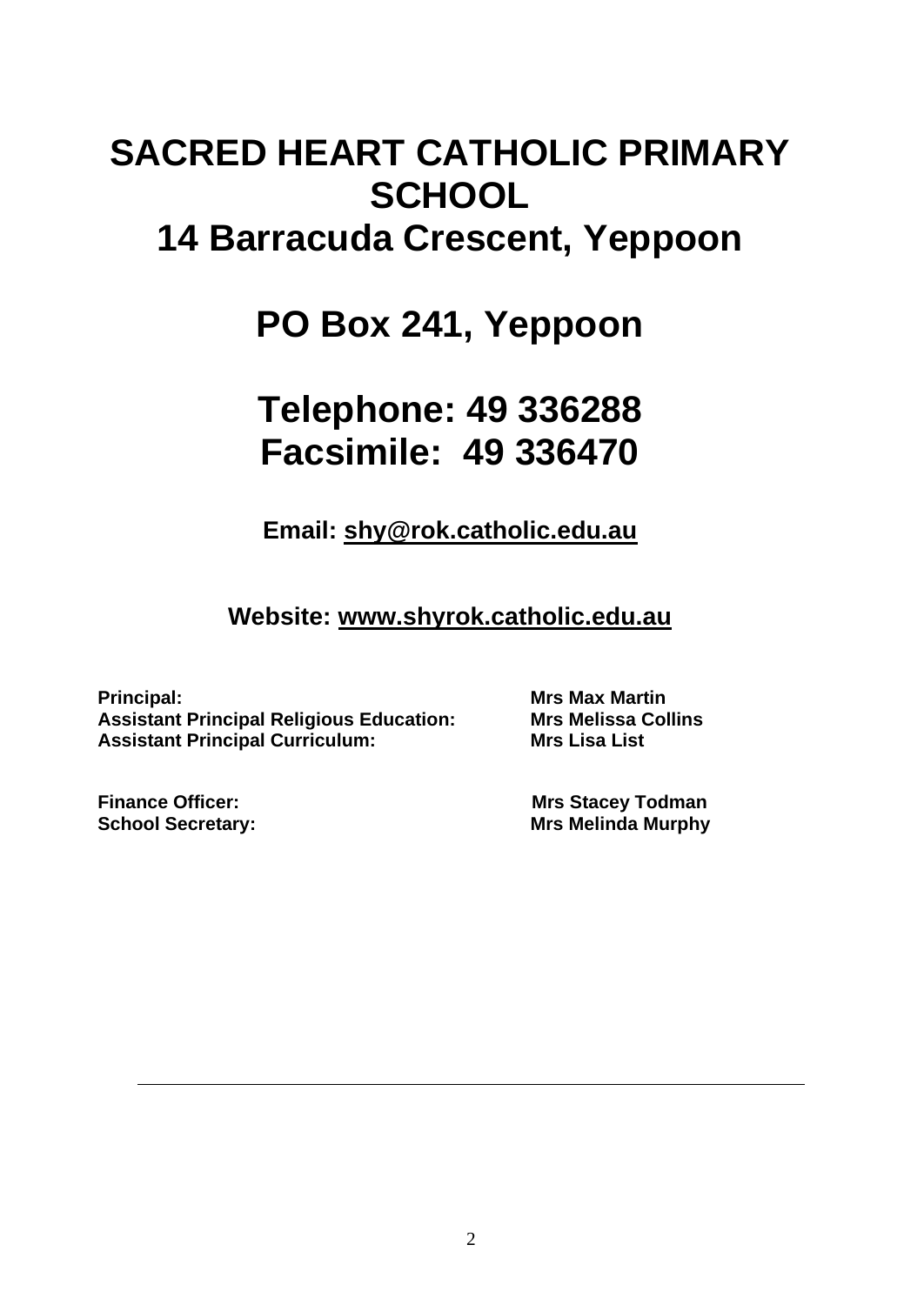#### **Welcome**

Welcome to Sacred Heart, Yeppoon. We are very pleased that you have expressed an interest in enrolling your child for their Prep Year at our school.

An Early Years Curriculum has been developed specifically for use in the Prep Year and is taught in conjunction with the Australian Curriculum.

Our Prep Year classes will be comprised of groups of approximately 25 children.

A teacher and a teacher assistant staff our Prep Year. The teacher is responsible for the organisation, conduct and curriculum of the children attending Prep.

#### **Prep Year Staff**

Qualified Early Years teachers staff our prep classes. Prep assistants, one for each Prep group, will be employed for at least 20 hours a week.

#### **Session Times**

Prep commences at 8.40am Brain Break (Fruit snack break) at 10am First Break (lunch) is from 11am until 11.40am Second Break (afternoon tea) is from 1.40pm until 2pm School concludes at 3pm

#### **Religious Education**

In our program, we plan to develop the Gospel values of community, faith, hope, courage, reconciliation, service, justice and love. The program will cater for each child's interests and needs and will foster the development of certain abilities, attitudes and skills, which will assist his/her education development. It will also nurture the children's knowledge of God.

#### **Broad Aims**

What will my child learn in the Prep Year?

The learning experiences in the Prep Year will help your child to:

- become more independent and take responsibility for themselves
- co-operate with others
- learn how to solve problems
- develop early mathematical understandings
- develop their oral language
- identify the letters of the alphabet and their sounds
- recognise high frequency words
- develop early reading and writing skills
- identify numbers up to 20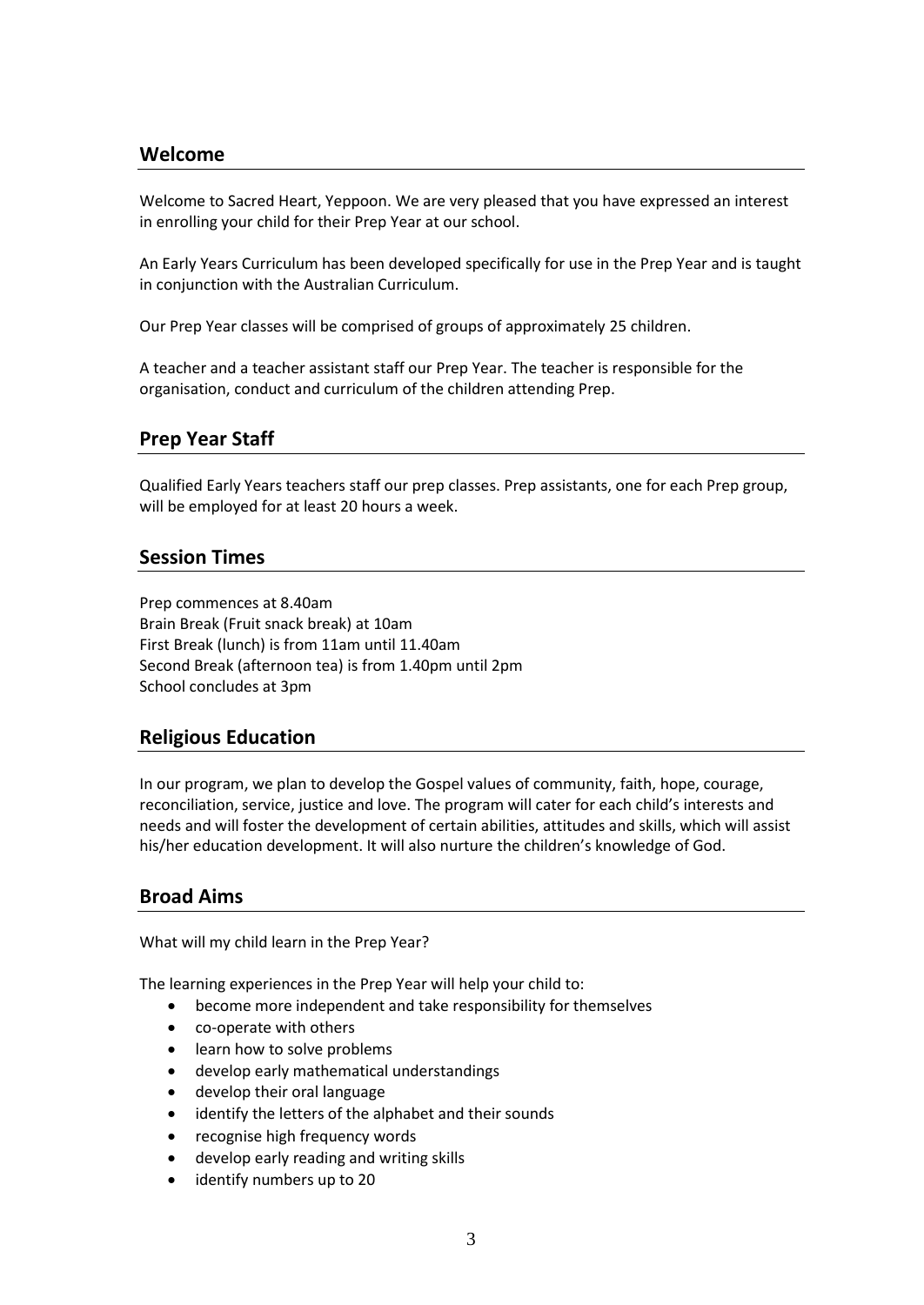- develop their physical skills
- solve simple addition and subtraction problems
- develop early scientific knowledge and skills
- become an active investigator

What will I see my child doing?

- interacting with teachers, other adults and other children
- playing indoors and outside
- designing and making things
- discussing and sharing their ideas with teachers and other class members
- investigating the world around them
- sharing stories to develop oral language skills
- using sentence starters to write simple sentences
- sounding out words when reading and writing
- reading stories
- identifying sight words when reading and writing
- identifying numerals, number words and groups of objects
- using mathematical language such as 'longer than' and 'heavier than' to compare and order objects
- making observations and suggesting justifications during scientific investigations
- using computers and IPads to support and extend their learning, draw pictures, write stories, play games
- using technology to design, create and introduce programming skills

# **Delivering and Collecting Children**

- 1. Your child needs to be brought right into the Prep classroom and collected promptly from the classroom by a responsible adult.
- 2. Please advise the Prep Year teacher or assistant if there is to be a change to the normal parent/carer collecting your child after school. We also need this information in writing/email for the obvious legal side of this issue.
- 3. Prep commences at 8.40am. You are welcome to arrive with your child from 8.15am and stay until 8.40am. Unless you are staying for a session, please leave on the bell, so the children can be settled into their daily routine quickly.
- 4. Please encourage your child to attend to their own morning jobs on arrival. They need to deal with their hat, shoes, lunch box, school bag and perhaps library bag during the course of the day. Tell staff when you are leaving, once you have settled your child. Ring the school office back mid-morning if you had concerns on your departure.
- 5. It is appreciated if parents and carers wait until doors are opened at 3pm to collect their children. Punctuality when collecting your child is very important. This ensures your child is not worried about you and allows the teacher to have individual discussions with parents/carers at the conclusion of school if required.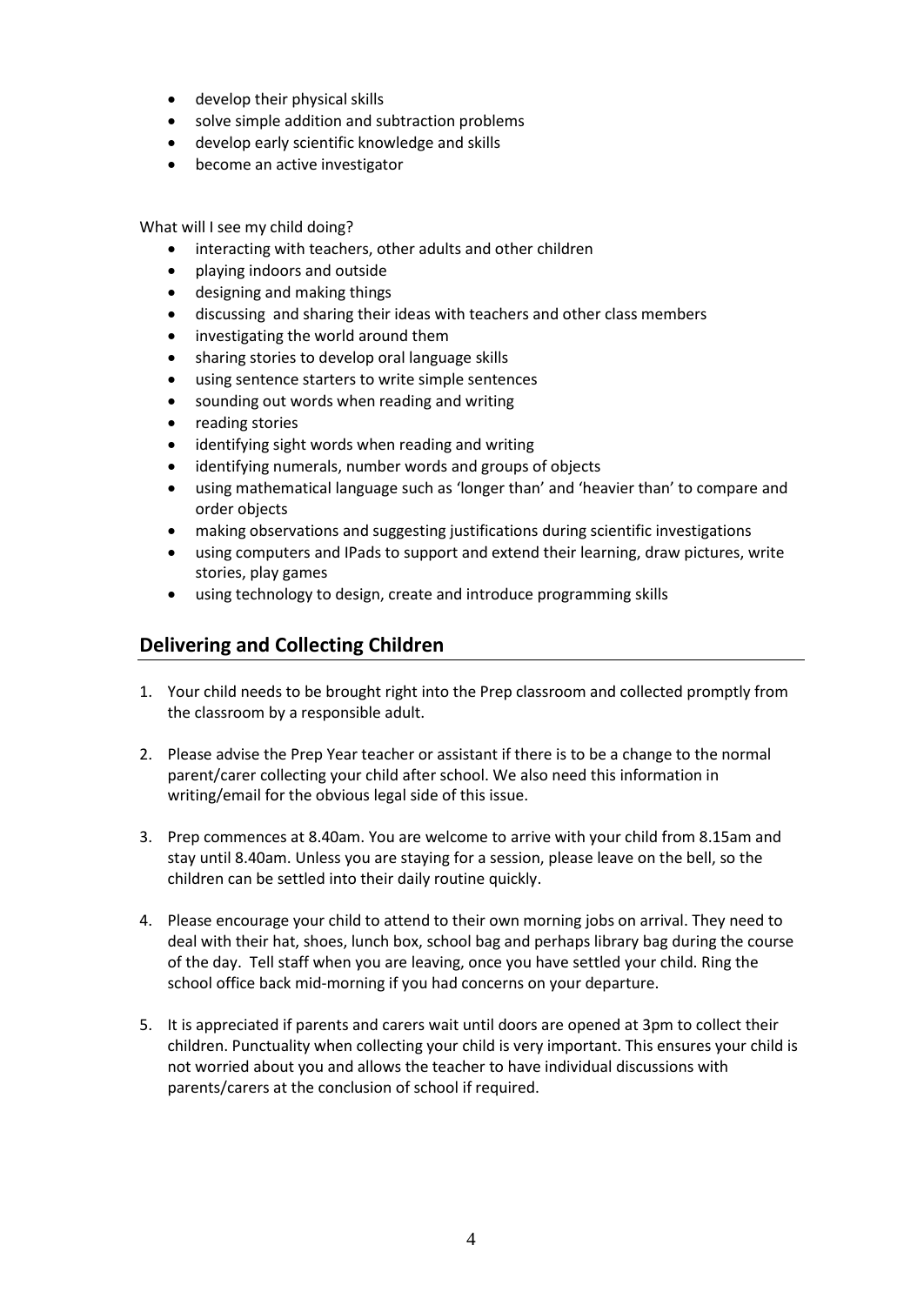# **Absence from school**

If your child is absent from school for any reason, we ask that you contact our office secretary in the morning to inform them of this. An unexplained absence will prompt an SMS message which will be sent to families by 9.30am on the day of your child's absence from school.

# **Children's Library**

Children will be able to borrow books once a week from the school library. In order to do this, each child needs a named library bag. Families will be advised on which day the Prep children will be visiting the library.

Mrs Kerry Sullivan and Mrs Sandi O'Brien are our librarians.

#### **Computers Studies**

The children will be exposed to IT devices, either in the Prep Year classroom or through structured class visits to our school computer room. The children have a structured computer studies lesson each week.

# **Acceptable School Computer Use For Students Policy**

This policy provides the mechanism for satisfactory security ensuring appropriate use and access to the school network and internet while at Sacred Heart. The benefit of students having access to the network, online information and the global community is extremely important. Staff acknowledge and affirm the need for student access to this valued resource and learning tool.

The consent form is attached to the enrolment package. Please read the policy and parental consent forms carefully. The policy clearly sets guidelines for network and internet user responsibilities, what actions are not acceptable, possible consequences for inappropriate use and supervision measures.

# **Media Consent**

Media and Communications consent is needed for not only school based publications, but also for students involved in all forms of media, including newspapers, radio, television and websites. Common methods of publication at Sacred Heart have included brochures, school newsletter publications and newspaper activities. Your consent for these situations is extremely important and it is crucial that the office is aware of any special considerations that you may have regarding publicity of your child.

The consent form is attached to the enrolment package.

#### **Lunch**

There will be two lunch breaks each day. Sufficient food is required at meal times and a water bottle is a must. Prep children will be able to use our tuckshop facility from Term 2.

At Prep, we try to encourage healthy eating habits. Lunch is asked to be of a nutritious nature. Please note the following when packing your child's lunch.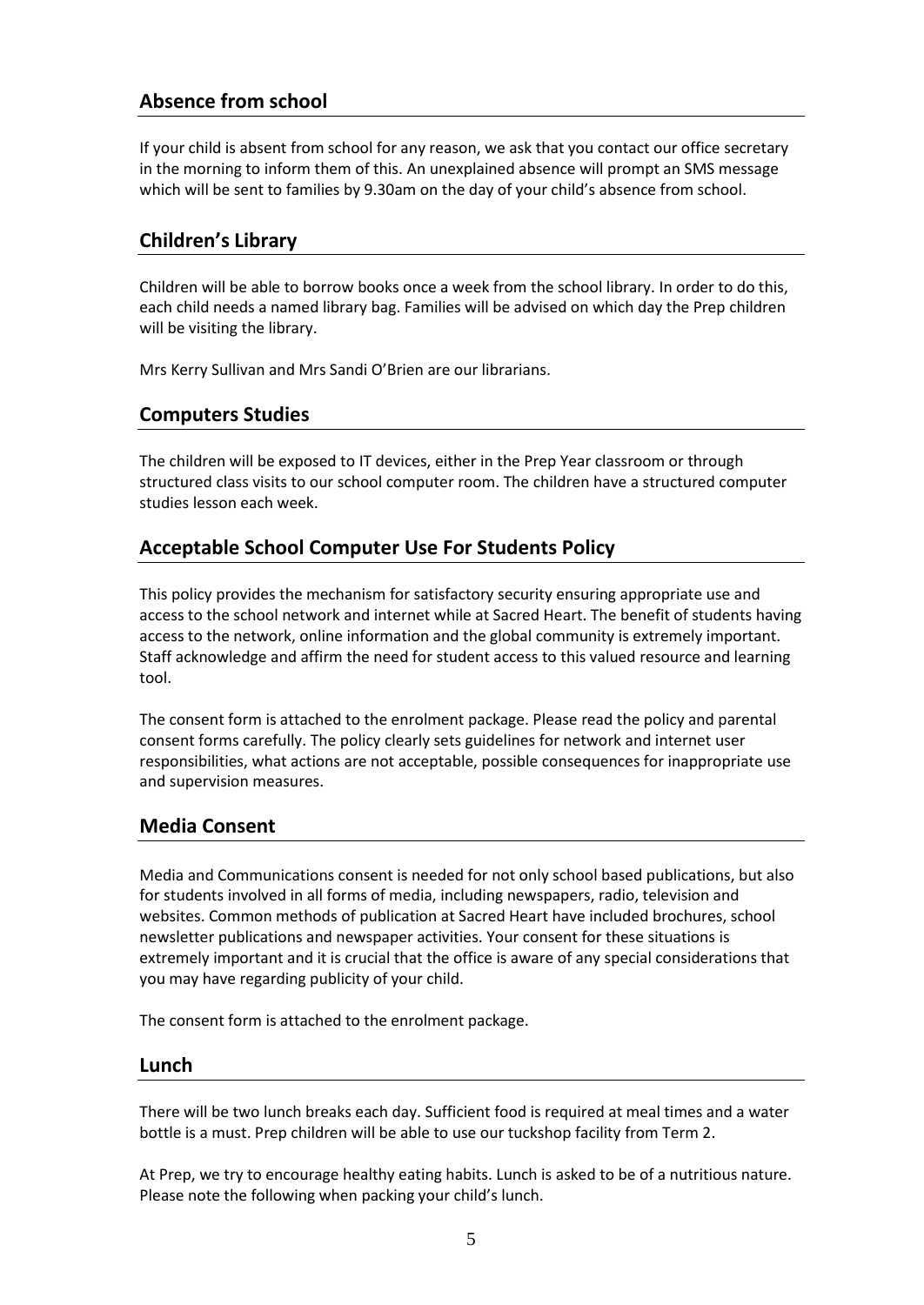- Children need to be able to open food packages independently.
- Include a spoon if needed.
- Our school is nut free no Nutella, peanut butter or nut products. Thank you.
- A cooler bag is recommended with a frozen popper or ice brick

Initially all Prep students sit with their teacher to eat their lunches. After a period of transition the children will eat and sit under the covered area used by our After School Care at first break. Afternoon tea is generally eaten outside their own classroom.

We also have a 'brain break' at 10am. A small package of food consisting of cheese, yoghurt and/or fruit would be ideal at this time.

# **Clothing**

Our Prep Year children have a special Sacred Heart shirt to be worn each day to make them easily recognisable. This shirt can be purchased from Seaside Embroidery.

A red broad brimmed hat is necessary for the children to play outdoors. Red assists us to easily identify the Prep children amongst the other students in our school.

As Sacred Heart is a 'sunsmart' school, sunscreen will be provided at Prep. If any child has problem with sensitive skin please feel free to provide your own. Please inform the teachers if this is a concern for your child.

All Prep clothing: shirt, skort, school hat, Sacred Heart socks are available from Seaside Embroidery, Yeppoon.

Please ensure all items are clearly named.

#### **Shoes**

Velcro soft soled, black covered shoes are best for Prep.

# **Jewellery**

Jewellery is not to be worn at Prep. Suitable earrings can be worn.

#### **Prep Requirements for 2022**

School bag to hold a jumper, raincoat, artwork, lunchbox, water bottle with an identifying feature on the bag, like a keyring or ribbon. Water Bottle Library Bag Paint shirt A4 Plastic write on sleeve 1 x TBC brand scrapbook with lines 5 x 64 page scrapbooks 1 x A4 plastic document wallet A3 Plastic document wallet with press stud Set of headphones (Not the ear bud type) without microphone in a named snap lock bag Please ensure all items above are clearly named. Thank you.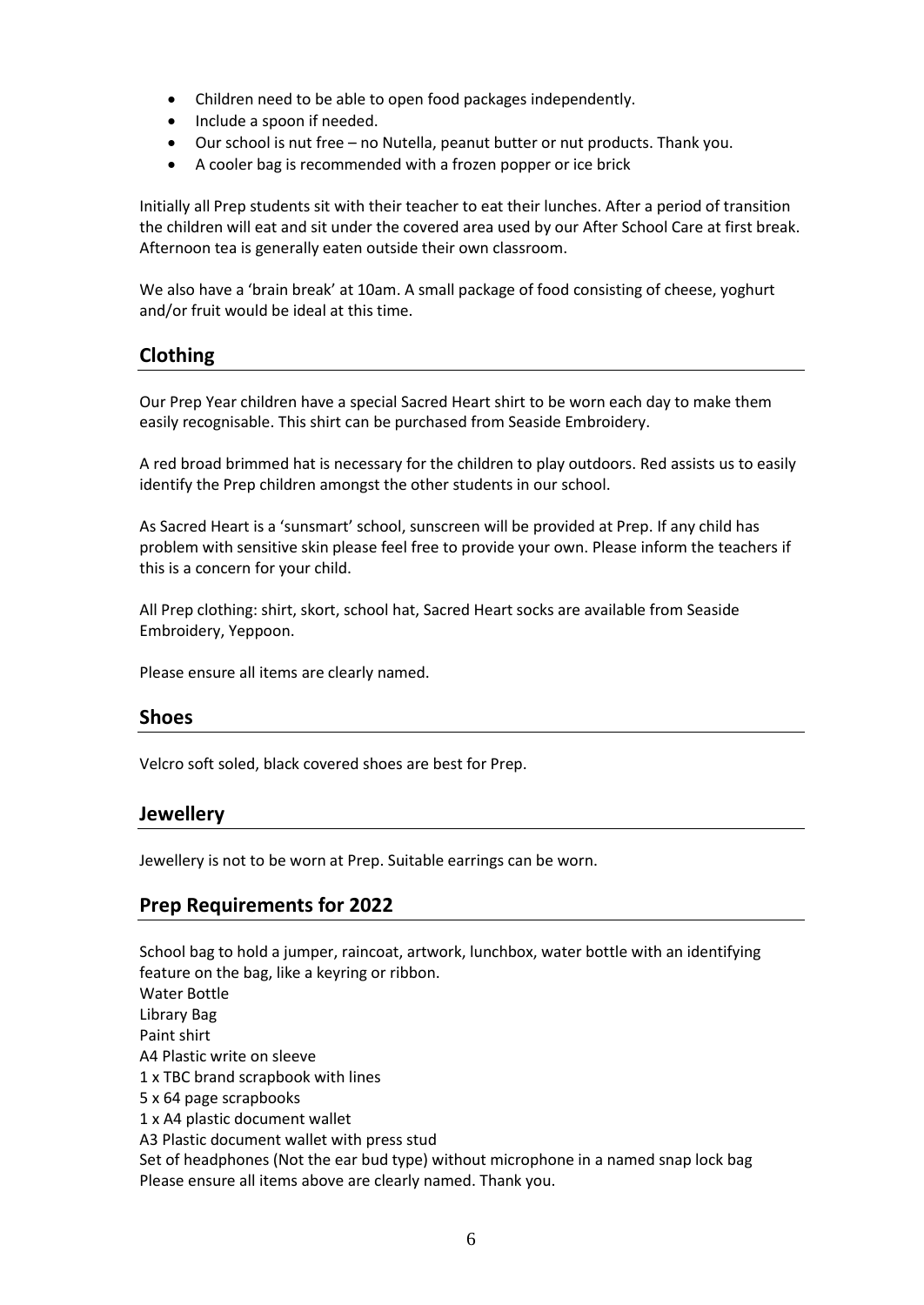The following items will be pooled in class and do not require names:

4 x Bostik Blu Stik 35g 2 x packet 4 whiteboard markers (Different colours) 1 packet Texta Zooms (12) 1 x 18-25mm x 66m roll sticky tape 1 x box tissues – large box 1 x Family Photo – unframed 6" x 4" (To be kept at school for the year) 1 x Baby photo – as per the family photo 1 x eraser

#### **Contacting Teachers**

We ask parents/carers that if interviews need to be made with the teacher, that these be timetabled for the afternoon after 3.15pm. Mornings are not good times for interviews as this time is an important preparation time.

#### **Birthdays**

Birthdays can be celebrated at Prep by bringing a cake to share with the other children.

#### **'Things' From Home**

Children are encouraged to bring any type of interesting specimen or object such as rocks, shells, flowers or insects to enrich the science program.

Crafty objects that the children have made, photographs of special events, items from countries overseas, interesting picture books and so on, are also encouraged for "Show and Tell" group sessions. This sharing provides your child with oral language opportunities which is an important part of our program.

#### **Excursions**

During the year, the teachers will organise outings of educational interest. Written permission from parents will be necessary before a child participates in such outings.

At times, there may be a request for parents to assist on these excursions, depending on the venue and activity involved.

#### **Tuckshop**

Our school tuckshop operates each Wednesday and Friday. The Prep children can access this service from Term 2. The child's order is written on a bag (usually brown paper) and placed in the tuckshop basket each morning before school commences. The basket is taken to the tuckshop and collected before first break. We also have online ordering of tuckshop. Details of this are provided on our school website and from our administration office.

A tuckshop food and a price list are provided for all families at the commencement of new school year.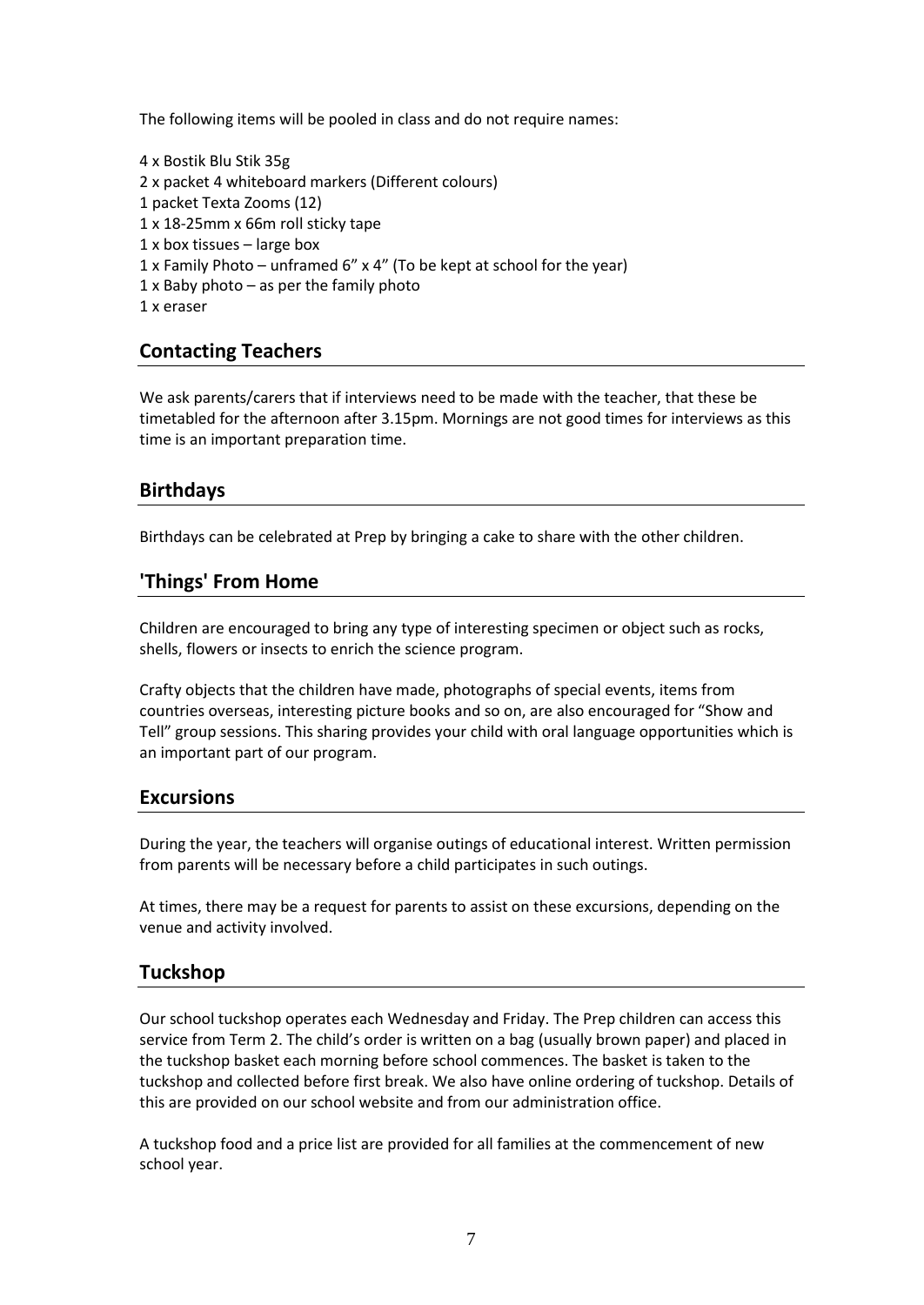- Share information about your child with the teacher. This information is always confidential.
- Chat with your child about what they are doing at school.
- Visit the classroom for a brief chat or to take part in daily activities and/or special events.
- Encourage your child to experiment with a range of materials and equipment.
- Encourage your child to explore different ways to organise areas (for example, their bedroom, play area, cubby).
- Read together and talk about a range of everyday items such as signs, notices, letters, catalogues, magazines, TV guides and food packaging.
- Read and talk frequently about storybooks, factual books and rhymes.
- Make available a variety of containers and materials for measuring, such as water, grain and sand.
- Involve your child in family activities that investigate mathematical ideas such as cooking, setting the table, matching socks, sharing a meal.
- Provide 'junk' materials for drawing, making patterns, and building things.

# **Visiting Prep During The Day**

At the commencement of the school year, it is preferable for parents/carers to hold off their visits to Prep for the first three weeks. This arrangement allows the Prep staff to more easily settle children into their new environment, to establish Prep routine and to assist children to cope with separation problems.

Parents are invited to participate during our rotations and a roster is set up at the commencement of each term. Indeed, your support during rotations is invaluable and greatly appreciated. Remember Grandmas, Grandads, Aunts, etc are all welcome to visit our Prep sessions as well.

We really appreciate if toddlers are carefully supervised while in the Prep environment.

#### **Progress Reports**

Informal conversations about how your child is progressing are best held after school.

Teacher/Parent interviews for delivering progress reports will be held in the second term after the Easter holidays. Each Prep child will also receive a report card at the conclusion of semester 1 and 2.

At Prep, teachers carefully observe children in all the developmental areas and endeavour to keep records of their observations, so individual child developmental profiles can be concluded. Program planning is based on this information and teachers are only too happy to share it with you.

# **Health Policies**

If it is necessary for your child to take medication during the day, our administration officers and your child's teacher must be informed and the relevant details provided in a clear and precise written form. A medication form needs to be completed at the school's office. Administering of medication will be recorded and will be given by one of our first aid qualified administration officers.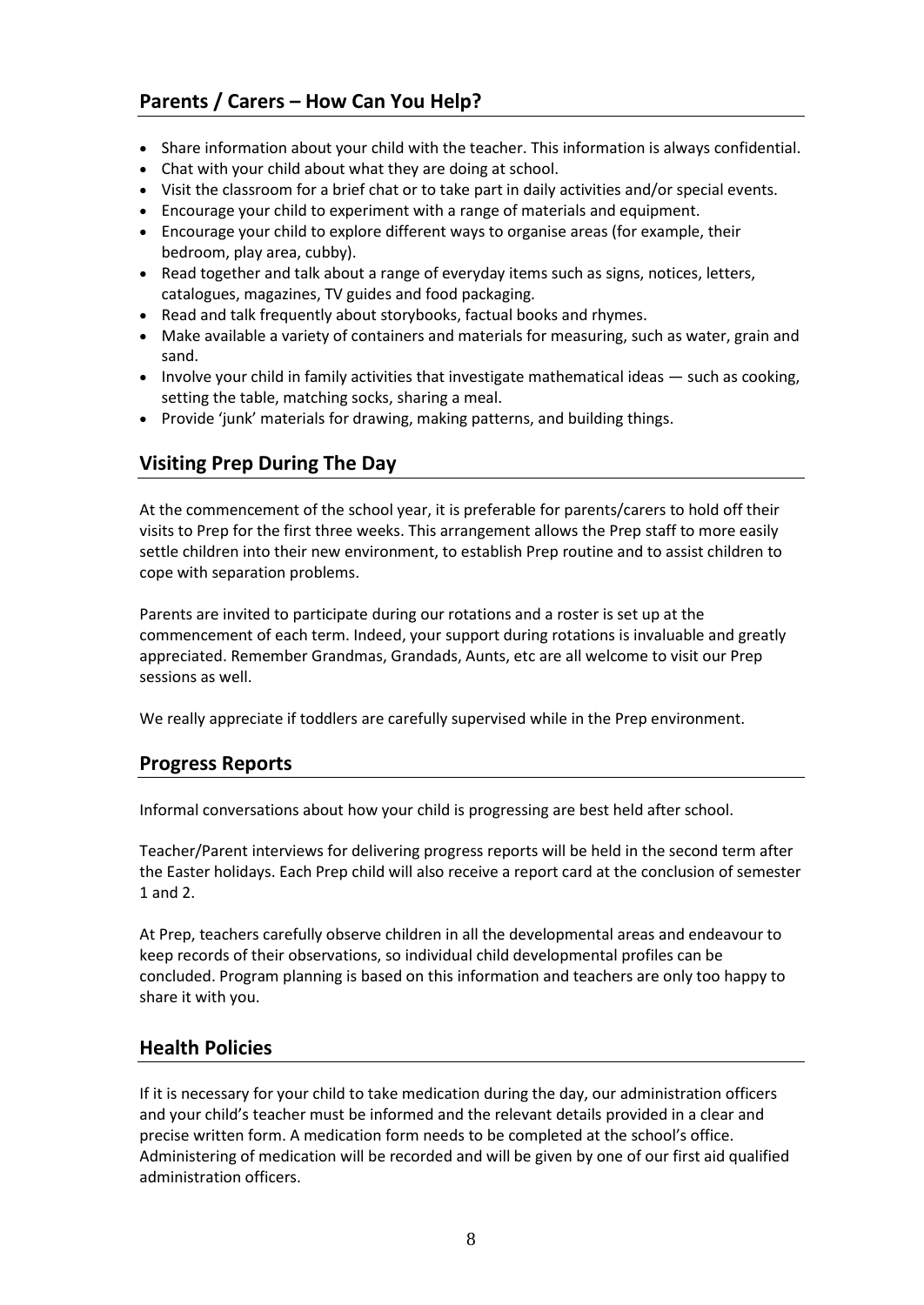All sores, cuts and open wounds should be covered and treated before children come to Prep.

"Accident and Injury Forms" are filled in if first aid is required at Prep.

We would advise you to keep your child at home if he/she is unwell. Children with infectious diseases (measles, mumps, chickenpox, etc.) must not attend Prep and should remain at home until well.

If your child is not well at Prep, we will rest the child and contact you, so the child can be taken home. Please ensure that your current telephone number is available at all times and an alternate contact in case we are unable to reach you.

If your child contracts German Measles (Rubella), please inform the teacher immediately. Thank you.

#### **Sharing Information**

As part of our school family, we welcome you and invite you to share your good news with us. Equally, we invite your prayerful support in difficult times. The sharing of information helps to create community and an increased understanding of the behaviour patterns of our children.

Children's behaviour can be markedly affected by additional excitement or stress. It always helps if we are informed.

#### **Assemblies**

Prep children attend our Friday morning whole school assembly each week at 8.40am. During the year, the Prep class will present an assembly in front of the whole school. Families will be notified when this will occur.

Each week also, Preps to Year 2 meet for an assembly where student awards, birthdays etc are celebrated. Families will be notified of this assembly day early each year.

# **Transition To Year One**

During fourth term, our Prep children will be involved in various activities to allow for a smooth transition to Year One. Orientation visits to Year One commence Term 4 each year and run for several weeks. Prep children also participate in our school's athletics, cross country and swimming carnivals.

#### **Non-Contact Time**

All teachers are allocated two hours of non-contact time each week for the purpose of planning, preparation and professional development. At these times, each week, the children will have specialist teachers for the Arts including music, STEM and P.E. lessons.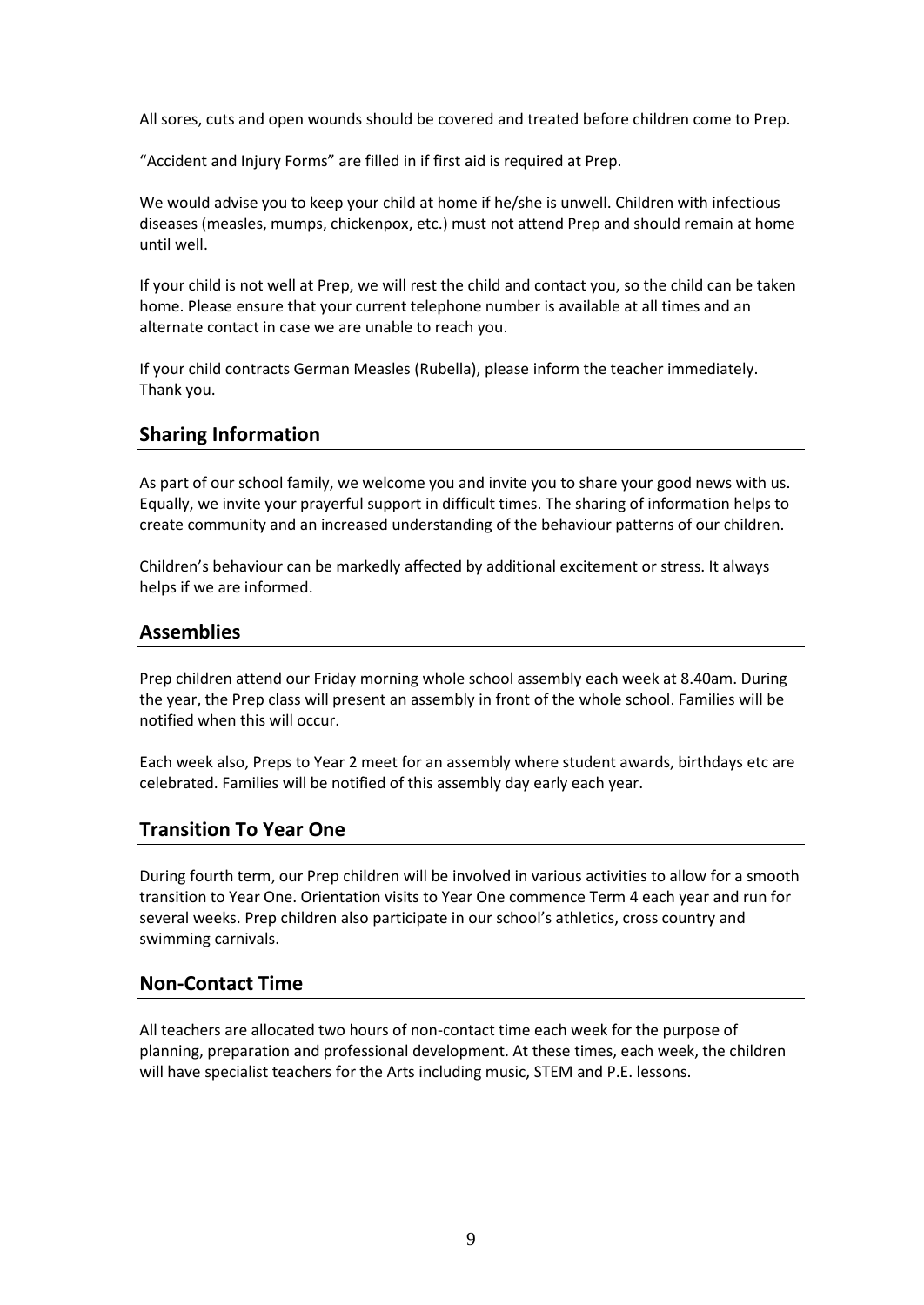# **Parental Involvement**

#### *School Board*

The functions of the School Board are:

To support the Principal and staff.

To develop School Policies.

To have the widest possible consultation made of school staff, parents, parishioners in working to a policy.

To be responsible for the provision and maintenance of buildings, budgeting and communication.

#### *Parents' and Friends' Association*

The Parents' and Friends' Association meets on the first Tuesday of each term at 5.30pm. Dates are advertised in the school newsletter and website. All parents/carers are encouraged to attend these meetings in order to keep informed about school events, as well as discover ways they can assist the overall function of the school.

#### *Tuckshop*

Your assistance (if possible) is always appreciated.

#### *Classroom Parents / Carers*

Teachers may request the help of parents to assist in the classroom e.g. reading, mathematics groups. This help is valued. Parents are encouraged to become involved where possible.

#### *Heart Parents*

A wonderful group of parents form our Heart Parents. This group welcomes new families, helps current families, organises social events ….. This is an amazing initiative operating at our school.

#### **Privacy Act**

#### **Information We Collect**

Our school collects and records personal, sensitive and health information from children and parents/guardians before and during the course of your child's enrolment at our school.

#### **Purpose of collection**

The primary purpose of collecting and recording this information is to enable the provision of quality Catholic education. In addition, some of the information we collect and record is to satisfy the school's legal obligations, particularly to enable the school to carry out its duty of care to students and parents/guardians. This information may also be used for appropriate parish purposes.

#### **Disclosure of information**

This information may be disclosed by us for administrative and educational purposes to others including, but not limited to, personnel within Rockhampton Catholic Education Office, other systemic schools, medical practitioners, people providing services to school, such as specialists visiting teachers and consultants.

#### **Information required**

If we do not obtain the personal, sensitive or health information referred to above, we may not be able to enrol or continue to enrol your son/daughter.

By completing and submitting the school's enrolment form you have confirmed your understanding of and agreement with the above.